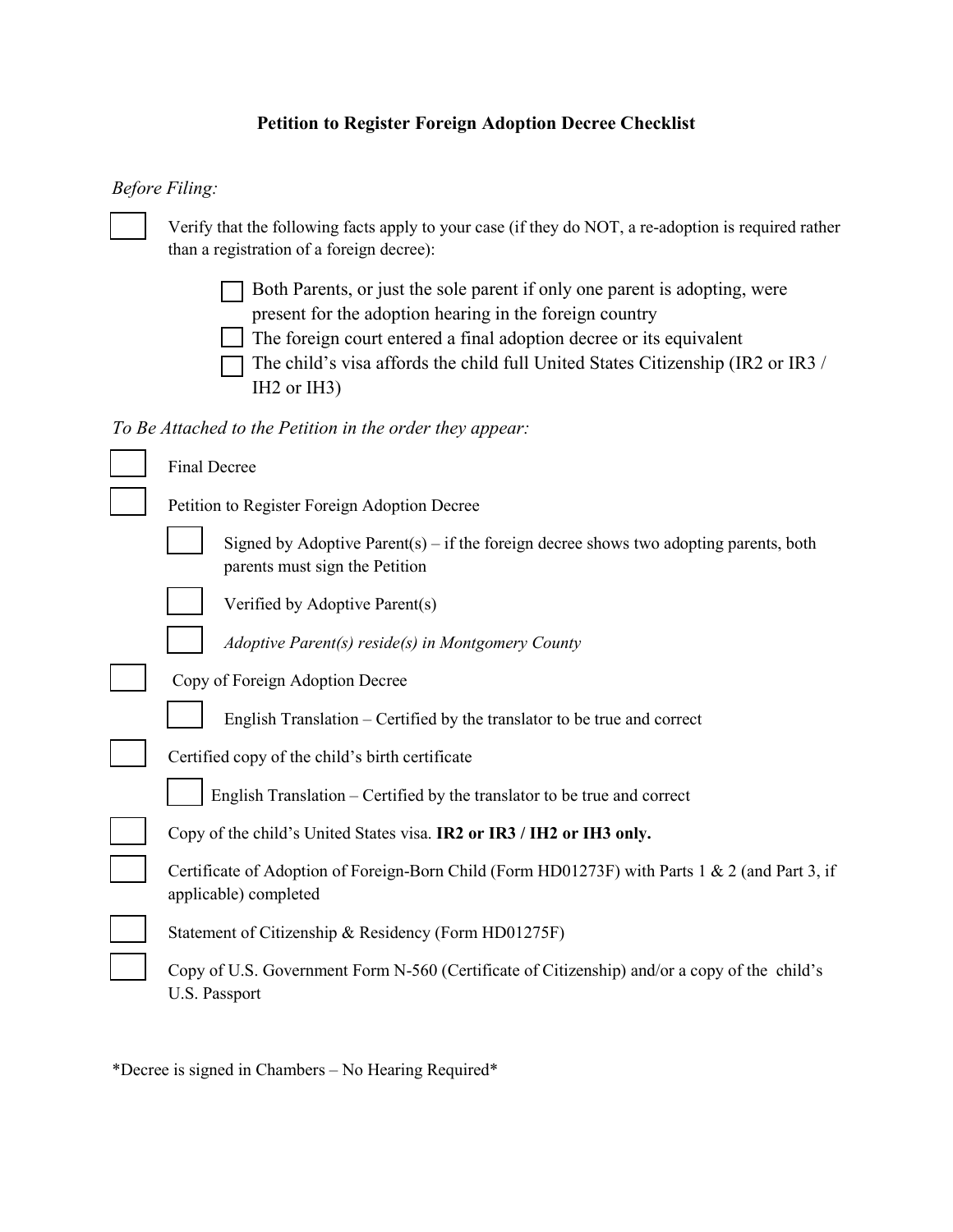#### **INSTRUCTIONS FOR FILING PETITION TO REGISTER FOREIGN ADOPTION DECREE PURSUANT TO 23 Pa. C.S. § 2908**

When a child is adopted in conformity with the laws of a foreign country, the adopting parent(s) may register the Foreign Adoption Decree so that the Decree is considered full and final, enforceable as if entered pursuant to the Pennsylvania Adoption Act, and a Pennsylvania birth certificate can be obtained.

Adopting parent(s) seeking to register the Foreign Adoption Decree must:

- 1. Complete, sign and date the Petition to Register Foreign Adoption Decree and Verification. If a Foreign Adoption Decree shows that there are two adopting parents, both parent(s) *must* execute the Petition to Register Foreign Adoption Decree*.*
- 2. Attach the following documents to the Petition:
	- A copy of the Foreign Adoption Decree;
	- A copy of the child's birth certificate. If no birth certificate was issued, a copy of any other birth identification issued by the country of birth should be attached. If no birth certificate or birth identification can be obtained, an Affidavit stating the reason should be submitted;
	- A copy of the child's United States visa;
	- An English translation of all documents not in English, with a verification by the translator that all translations are true and correct;
	- Pennsylvania Department of Health, Division of Vital Records Form No. HD01273F, Certificate of Adoption of a Foreign-Born Child with Parts 1 and 2 (and Part 3, if applicable) completed;
	- Pennsylvania Department of Health, Division of Vital Records Form No. HD01275F, Statement of Citizenship and Residency;
	- If available, a copy of U. S. Government Form N-560 and/or a copy of the child's U.S. Passport.
- 3. The Petition to Register with the attachments should be filed with the Clerk of the Orphans' Court Division of the Court of Common Pleas in the county in which the adopting parent(s) reside(s), except for Philadelphia County resident(s), who must file with the Family Court Division. A filing fee will be charged in accordance with the fee schedule of the county court.

After the Petition to Register is filed, it will be submitted to the Court for review. If the Petition to Register and accompanying documents establish that the foreign adoption of the child is full and final, the Court will enter a Decree directing the registration of the Foreign Adoption Decree. The Clerk of the appropriate Court will then issue a certificate of adoption and transmit to the Department of Health, Division of Vital Records Forms HD01273F and HD01275F, and if provided by the adopting parent(s), a copy of U.S. Government Form N-560 and/or a copy of the child's United States passport.

If the Court cannot determine that the foreign adoption is full and final, it will enter a Decree denying the petition. In that case, it will be necessary to proceed under Pa.O.C. Rule 15.9.

Some of the following are reasons why a foreign adoption may not be a full and final adoption eligible for registration:

• both adopting parents were not present for the adoption hearing in the foreign country and the foreign country is not a Hague Convention country; or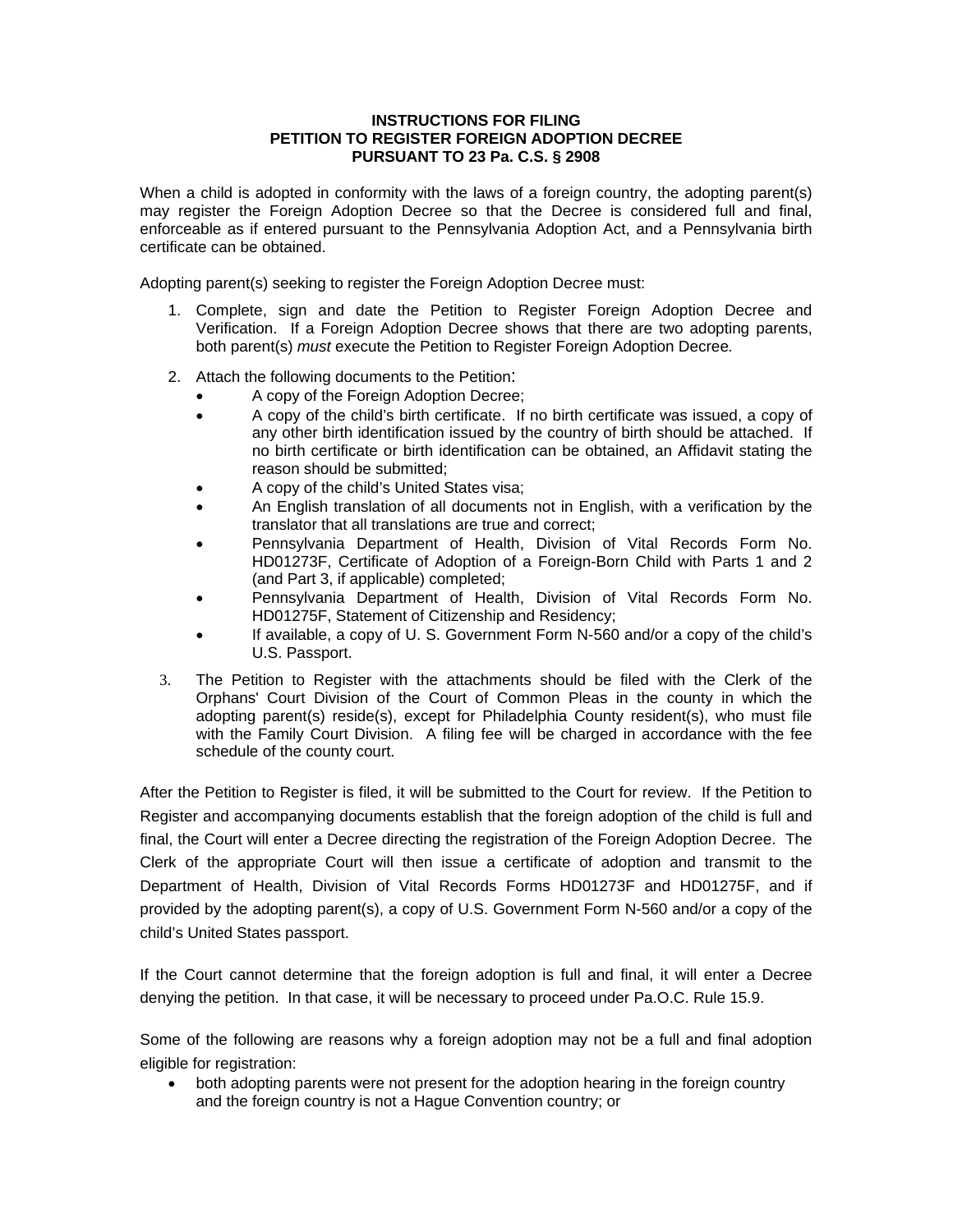- the sole adopting parent was not present at the adoption hearing in the foreign country and the foreign country is not a Hague Convention country; or
- the foreign court did not enter a final adoption Decree or Order or its equivalent; or
- the child's United States visa is not the type that affords the child full United States citizenship.

If the child has an IH-4 or IR-4 United States visa, it will be necessary to proceed under Pa.O.C. Rule 15.9.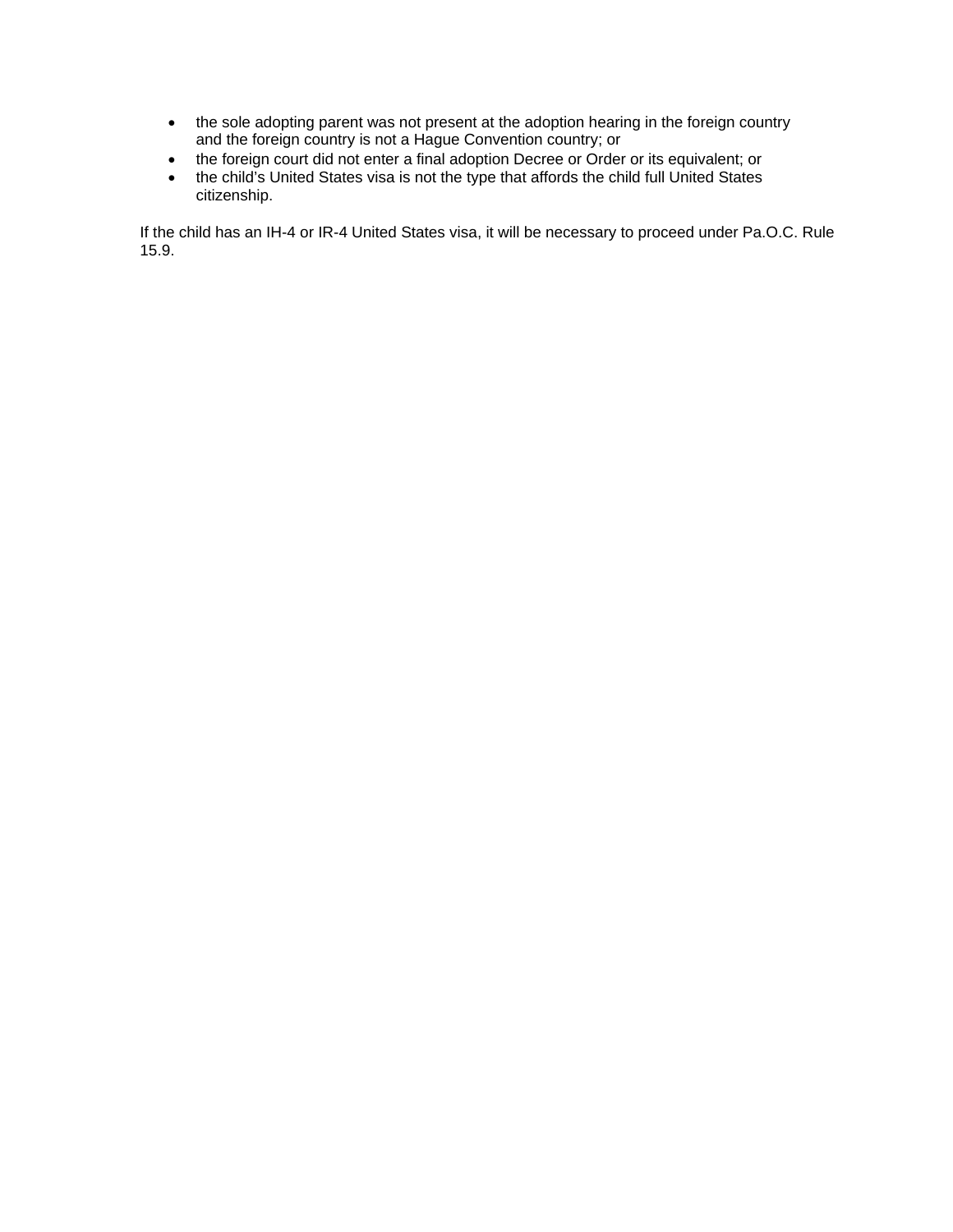#### **IN THE COURT OF COMMON PLEAS**

**\_\_\_\_\_\_\_\_\_\_\_\_\_\_\_\_\_\_\_ COUNTY, PENNSYLVANIA** 

### **ORPHANS' COURT DIVISION**

**(FAMILY COURT DIVISION in Philadelphia County)** 

**IN RE: FOREIGN ADOPTION OF \_\_\_\_\_\_\_\_\_\_\_\_\_\_\_\_\_\_** 

**FILE NO. \_\_\_\_\_\_\_\_\_\_\_\_\_** 

### **PETITION TO REGISTER FOREIGN ADOPTION DECREE PURSUANT TO 23 Pa. C.S. § 2908**

- 1. Petitioner(s), the Adopting Parent(s) of the above-named adopted child, is/are
- 2. Petitioner(s) reside(s) in County, Pennsylvania, at

 *(Street Address)* 

 *(City, State, Zip)* 

3. Has any other court in this Commonwealth or in any other state reviewed, registered, finalized or otherwise assumed jurisdiction over the foreign adoption decree being registered here:

| (circle one) | ∕ ○ Yes | $\bigcirc$ No |
|--------------|---------|---------------|
|--------------|---------|---------------|

 If yes, please provide the name of the court, the state and county, what was previously presented to the court and the resulting decision from the court: (Attach all court decrees).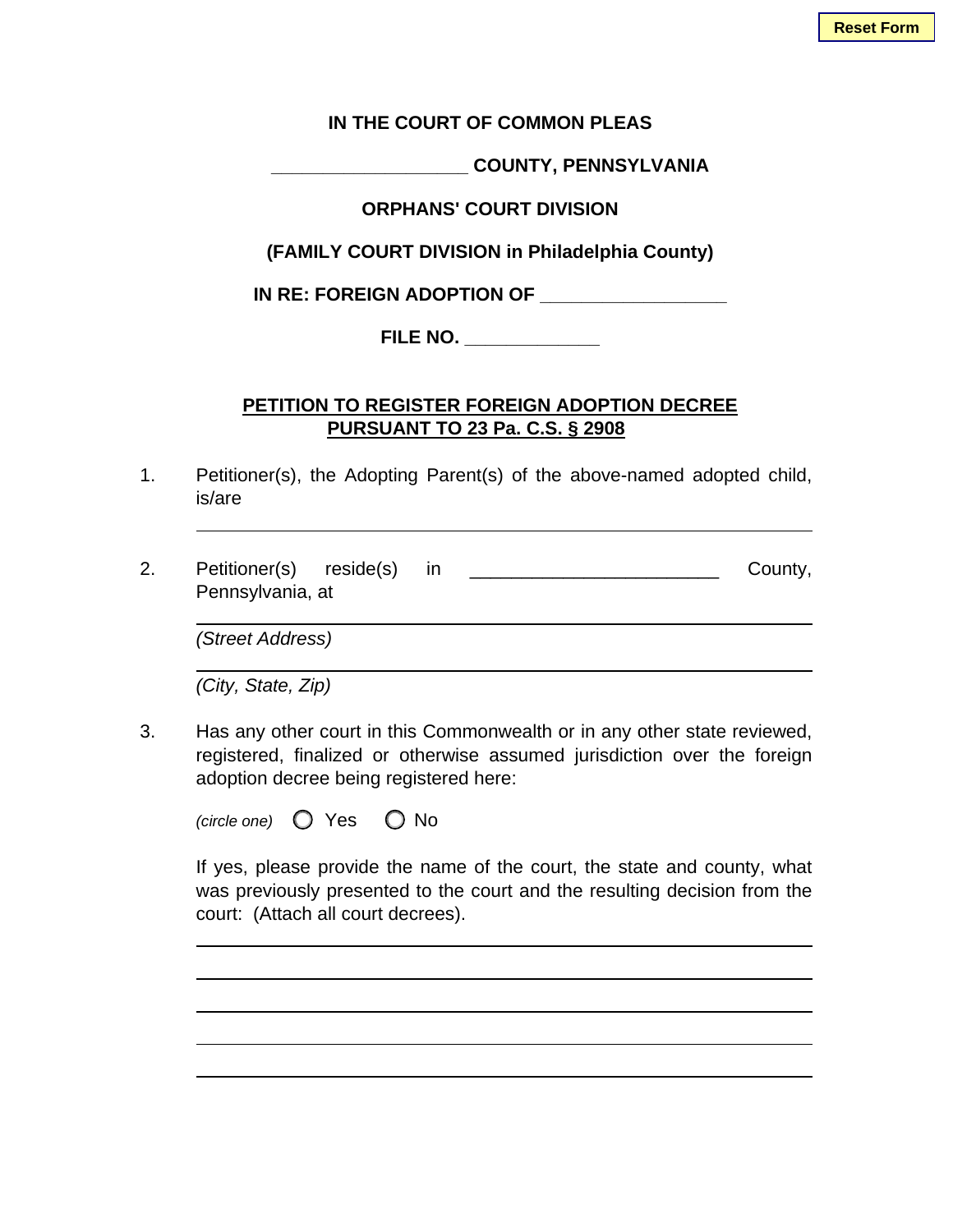- 4. The full name of the adopted child at birth as listed on the foreign birth certificate, if available, was \_\_\_\_.
- 5. The full name of the adopted child as written on the foreign adoption decree is
- 6. The full name of the adopted child as he or she is to be known from this time forward is

7. The date of birth of the adopted child is \_\_\_\_\_\_\_\_\_\_\_\_\_\_\_\_\_\_\_\_\_\_\_\_\_\_\_.

8. The date of the foreign adoption decree is  $\blacksquare$ 

9. The type of United States visa issued to the adopted child is:

 $\sigma$   $($ circle one)  $\circ$  IR-2,  $\circ$  IR-3,  $\circ$  IH-3,  $\circ$  IR-4,  $\circ$  IH-4

- 10.The following documents are attached to this Petition:
	- a. Copy of child's birth certificate or other birth identification issued by country of birth; if none, an affidavit of parent(s) stating why none is available.
	- b. Copy of Decree of Adoption issued by foreign government; if Decree is not in English, an English translation certified by the translator to be correct.
	- c. Copy of adopted child's United States visa.
	- d. Pennsylvania Department of Health, Division of Vital Records Form No. HD01273F, Certificate of Adoption of a Foreign-Born Child with Parts 1 and 2 (and Part 3, if applicable) completed.
	- e. Pennsylvania Department of Health, Division of Vital Records Form No. HD01275F, Statement of Citizenship and Residency.
	- f. Copy of U.S. Government Form N-560, Certificate of Citizenship, and/or a copy of the child's United States passport, if either or both documents are available.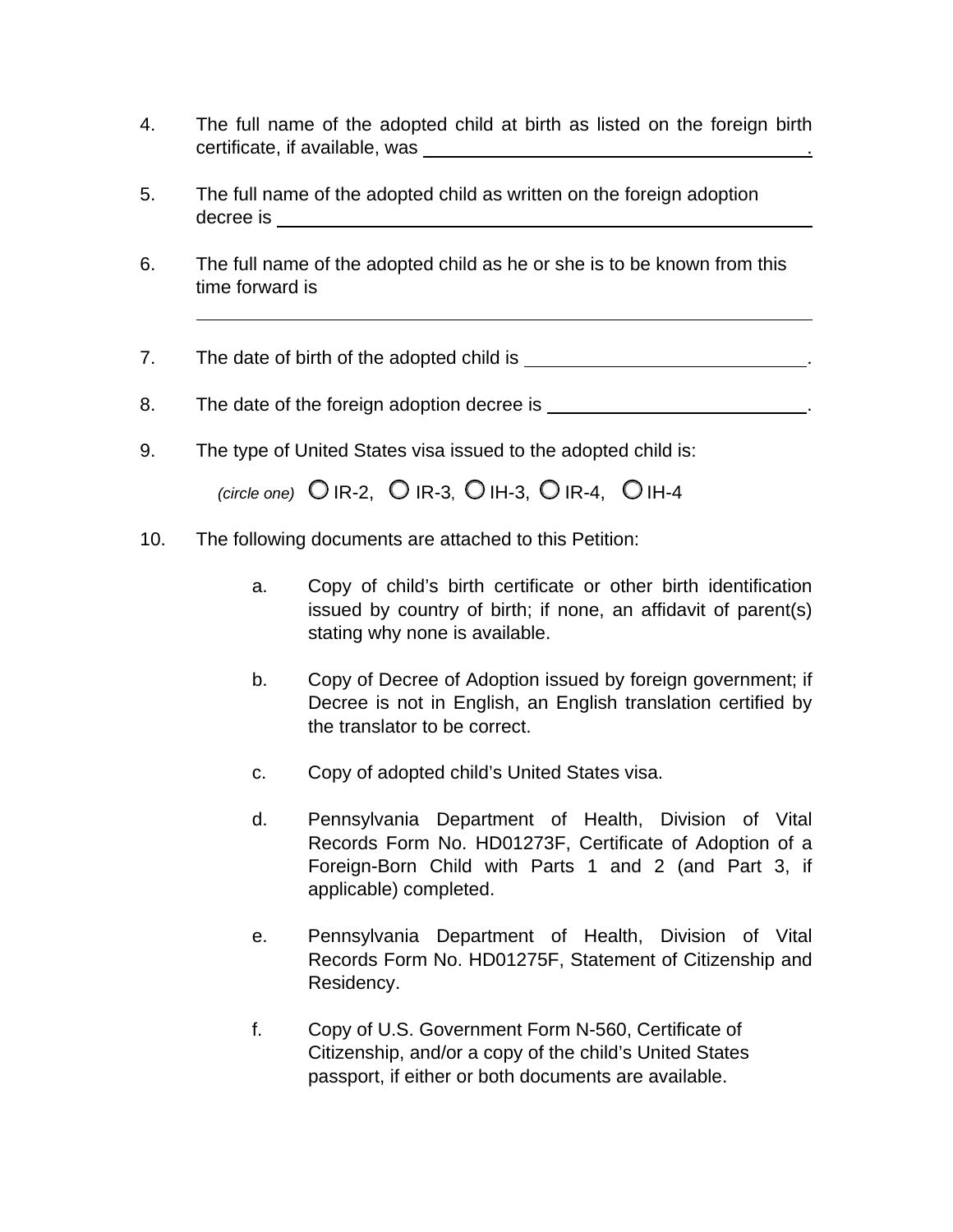WHEREFORE, Petitioner(s) request(s) that this Court enter a Decree authorizing the registration and docketing of the attached Foreign Adoption Decree with the Clerk of the appropriate Court and decreeing that

shall henceforth be known as *(Name of child as written on Foreign Adoption Decree)*

demand shall have all the

(*Child's name from this time forward)* 

rights of a child and heir of the Petitioner(s).

Signature of Adopting Parent<sup>1</sup>

Signature of Adopting Parent

\_\_\_\_\_\_\_\_\_\_\_\_\_\_\_\_\_\_\_\_\_\_\_\_\_\_\_\_\_ Daytime telephone no. for Adopting Parent(s)

 $\overline{a}$ 

 $1$  When there are two adopting parents, both must sign.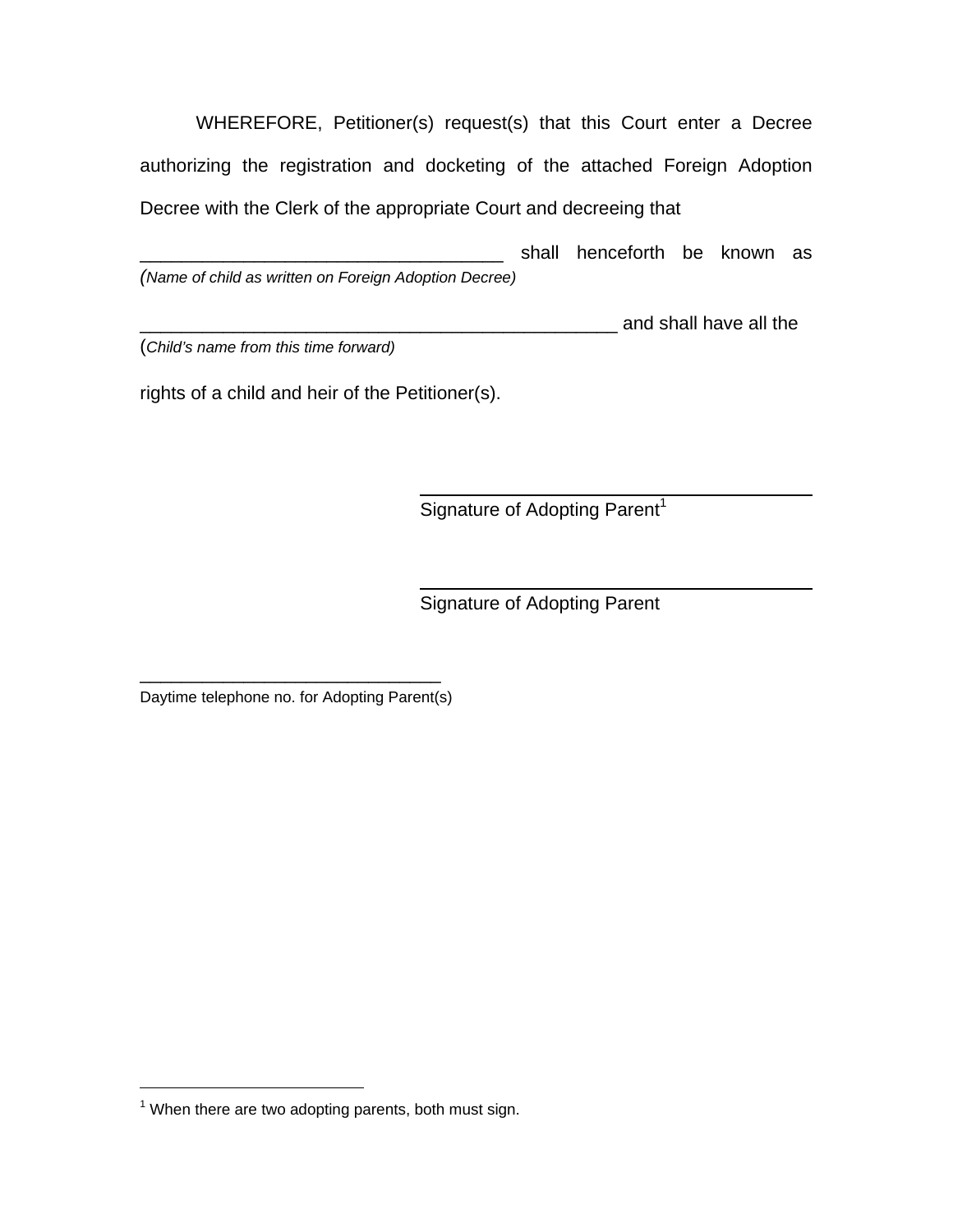# **VERIFICATION TO PETITION TO REGISTER FOREIGN ADOPTION DECREE PURSUANT TO 23 Pa. C.S. § 2908**

I/We, \_\_\_\_\_\_\_\_\_\_\_\_\_\_, verify that I/we am/are the Petitioner(s) named in the foregoing Petition, that I/we have read and understand the information set forth in the Instructions to the Petition to Register Foreign Adoption Decree, and that the facts set forth in the foregoing Petition are true and correct to the best of my/our knowledge, information and belief**.** I/We further verify that all documents attached to this Petition are true and correct copies of the originals. I/We understand that false statements made herein are subject to the penalties of 18 Pa. C.S. § 4904 relating to unsworn falsification to authorities.

Date: \_\_\_\_\_\_\_\_\_\_\_\_\_\_\_\_\_\_\_\_

Signature of Adopting Parent

Signature of Adopting Parent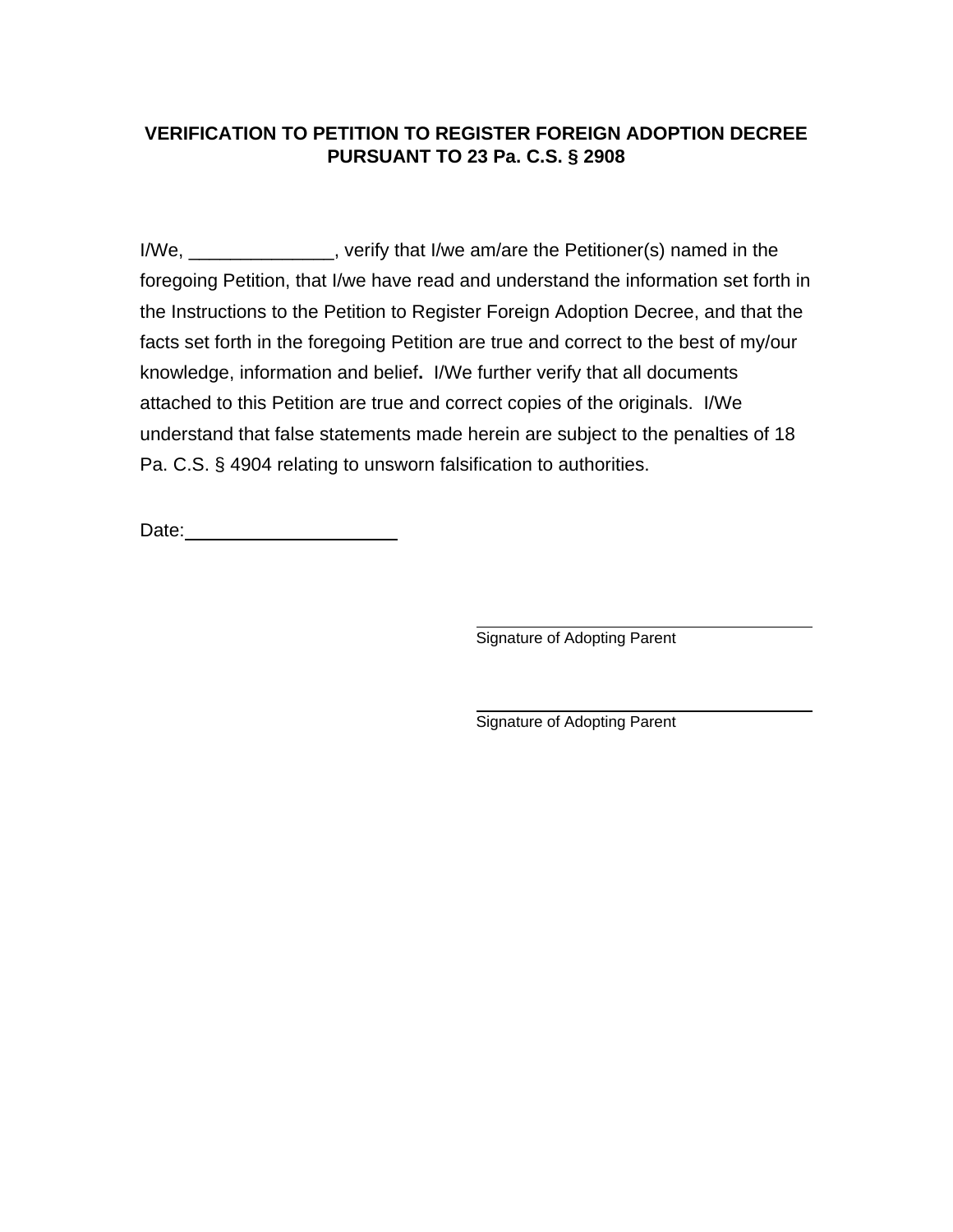#### **Where to Find Foreign Adoption Forms**

#### **Forms listed below are available online at [https://www.montcopa.org/206/Orphans-Court-](https://www.montcopa.org/206/Orphans-Court-Adoption-Information)[Adoption-Information](https://www.montcopa.org/206/Orphans-Court-Adoption-Information)**

- Pennsylvania Department of Health, Division of Vital Records Form No. HD01273F, Certificate of Adoption of a Foreign-Born Child
- Pennsylvania Department of Health Division of Vital Records Form No. HD01275F, Statement of Citizenship and Residency